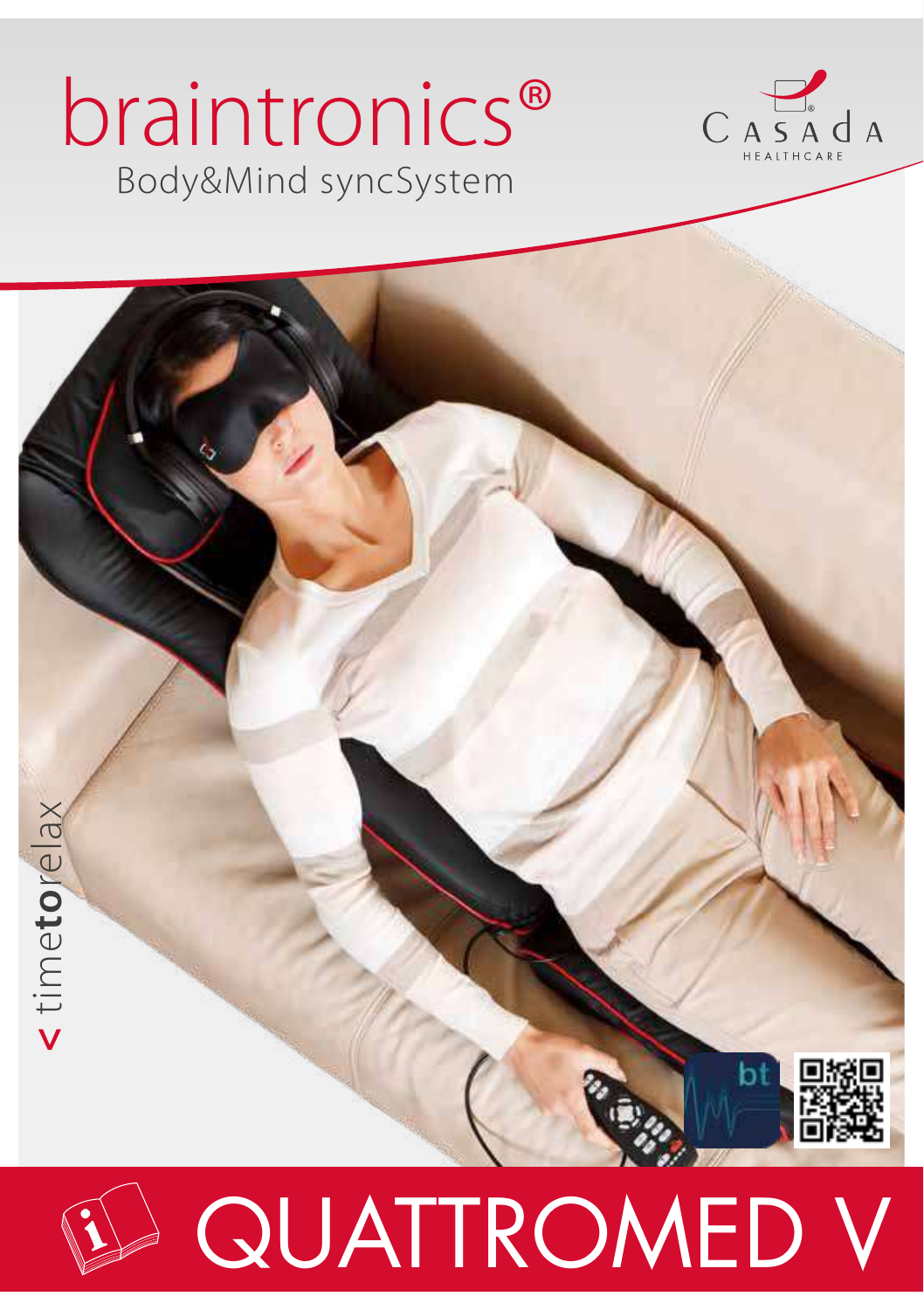

### **<** time**to**relax

Since the company was founded in the year 2000, the name CASADA has stood for high grade products in the area of wellness and fitness.

Today, CASADA – products are available worldwide. What distinguishes CASADA products is their continuous development, unmistakable design and their absolute focus on improving quality of life as well as their reliable and excellent quality.

# Congratulations!

With the purchase of this massage device you have shown awareness of your health.

In order for you to enjoy the advantages of your massage device in the long term, we ask you to read and adhere to the instruction manual carefully.

We wish you a lot of fun with your personal Quattromed V.

### Table of Contents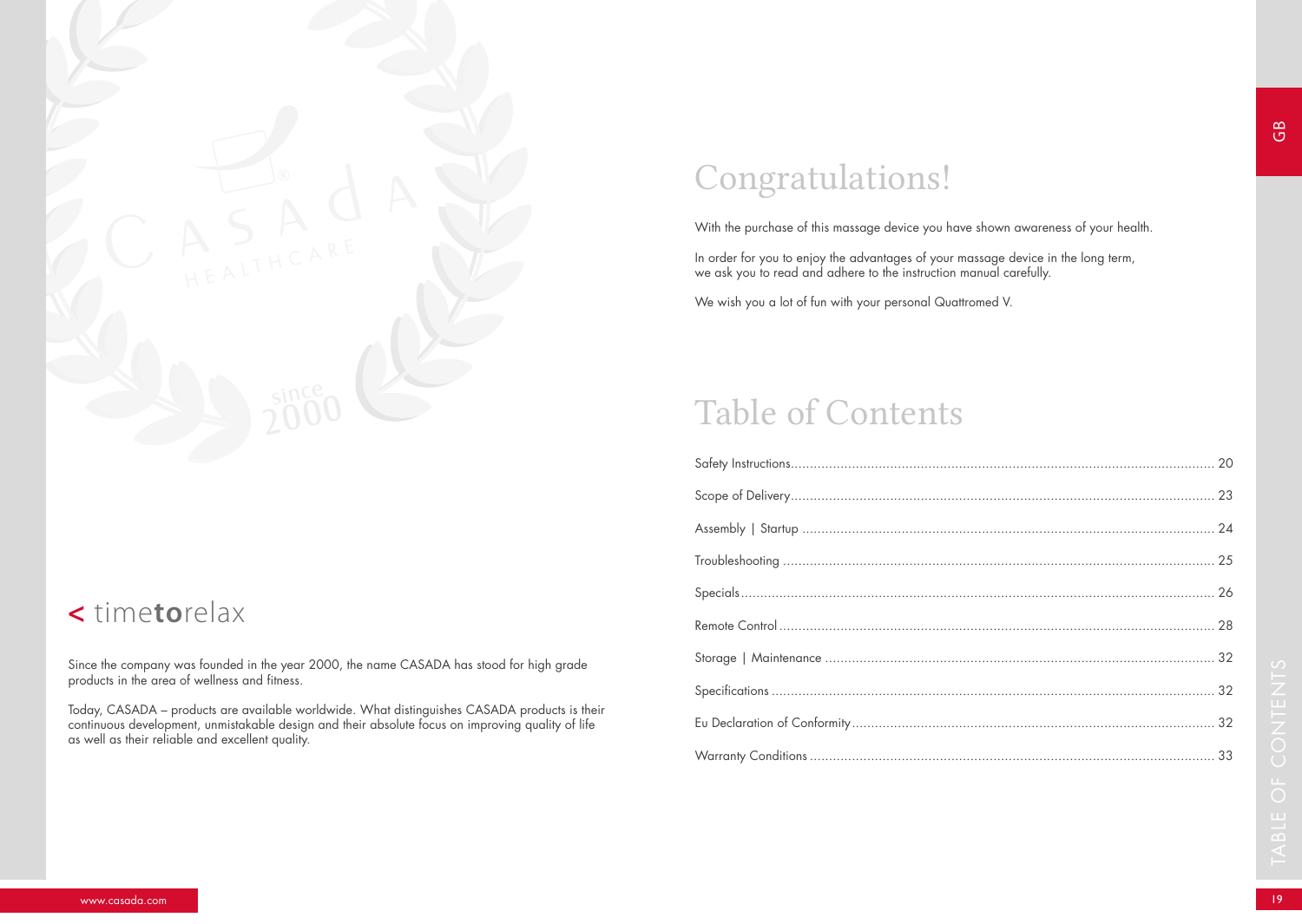# Safety Instructions



Please read the following instructions carefully before putting your massage device into use to ensure trouble-free operation and optimum efficiency. Please retain these operatinginstructions for further use!

- The massage device conforms to recognised technical principles and the latest safety regulations.
- This device does not require any maintenance.
- Any possible repairs may only be carried out by authorised expert staff.
- Improper use and unauthorised repairs are not permitted for safety reasons and lead to loss of warranty.
- Never touch the power plug with wet hands.
- Please avoid contact of the device with water, high temperatures and direct sunlight.
- To avoid the danger of short-circuits, disconnect the power cord when not used for long periods of time.
- Do not use any damaged cables, plugs or loose sockets.
- If plugs or cords are damaged, they must be replaced by the manufacturer, a service representative or by qualified personnel.
- In case of malfunction, disconnect immediately from the mains.
- Misuse or incorrect use excludes any liability for damage.
- In order to avoid excessively stimulating the muscles and nerves, the recommended massage time of 30 minutes should not be exceeded.
- Each massage even a hand massage must be refrained from during pregnancy or if one or more of the following complaints are present in the massage area: recent injuries, thrombotic diseases, all kinds of inflammations and swellings, and cancer. It is recommended to consult a doctor before having a massage for the treatment of ailments and illnesses.
- Do not use this device while driving.
- If you are dependent on electrical aids e.g. pacemakers, please be sure to consult your doctor for medical advice before taking a massage.
- The packaging material supplied should not be used as a toy.
- This appliance can be used by children aged from 8 years and above and persons with reduced physical, sensory or mental capabilities or lack of experience and knowledge if they have been given supervision or instruction concerning use of the appliance in a safe way and understand the hazards involved.
- Children are not allowed to play with the device.
- Cleaning and maintenance should not be done by children without supervision.
- Persons who are sensitive to heat shall be careful when using the unit.
- Use the device only with the supplied equipment.

### "BRAINTRONICS" CONTRAINDICATIONS

- Psychoses (e.g. Schizophrenia, bipolar disorder, endogenous depression)
- Personality disorders
- Epilepsy and similar seizure disorders
- Heart conditions
- Diseases of the central nervous system
- Thrombosis
- Endogenous depression
- ADHD (under-active)
- Recent heart attack or stroke
- Mental disability
- Addictions such as to drugs or alcohol or dependency on medication
- Regular intake of psychotropic drugs
- Pregnancy

NOTE: For ethical and legal reasons, braintronics should not be used on children and young people without the explicit permission of the legal representatives. Persons for whom meditation may conflict with religious beliefs should refrain from using the product.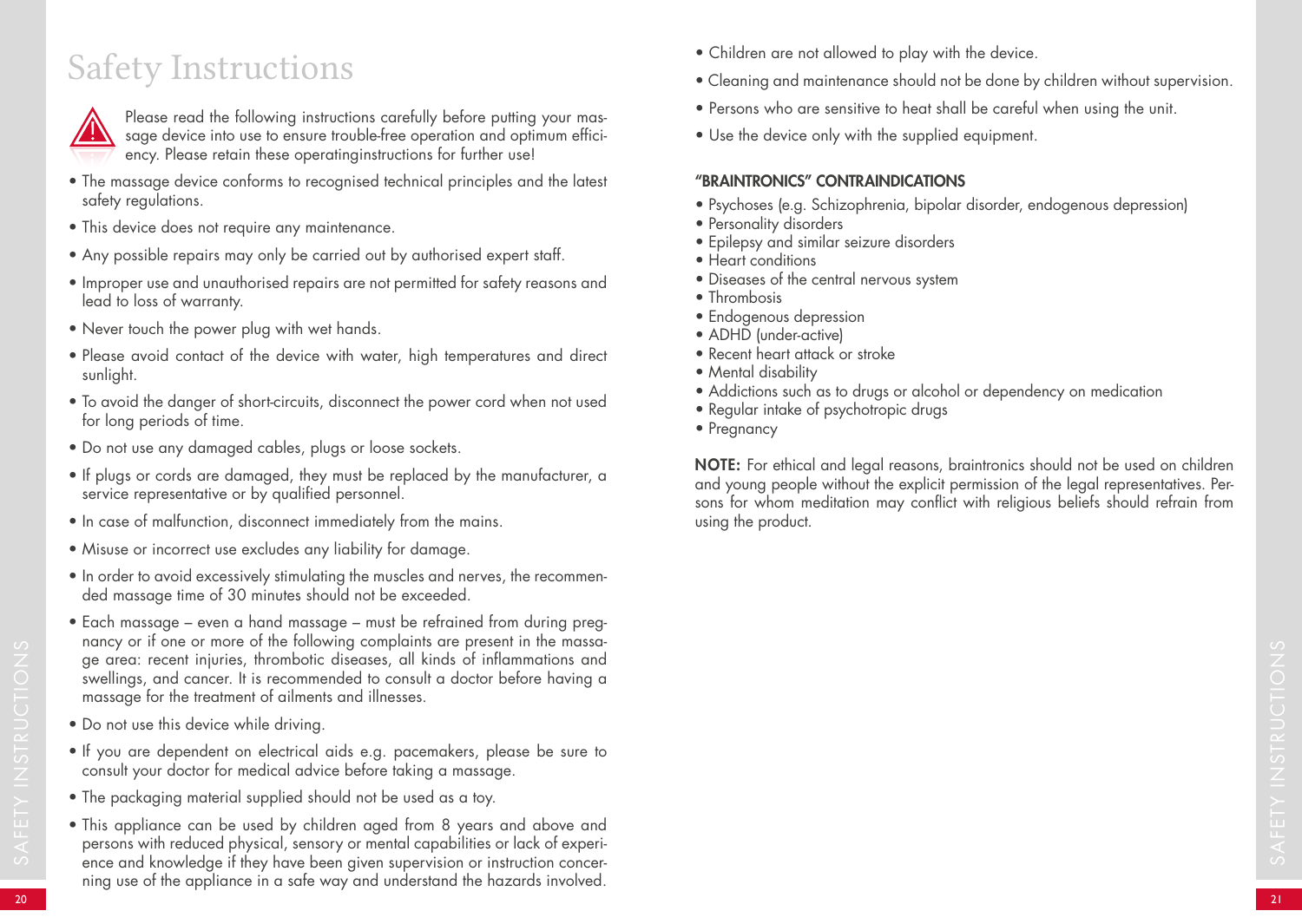

# Scope of Delivery



- Power supply unit 24 volts Seat section
- Manual
- Reduction cusion • Remote control
- Neck cushion
- Backrest
- Allen key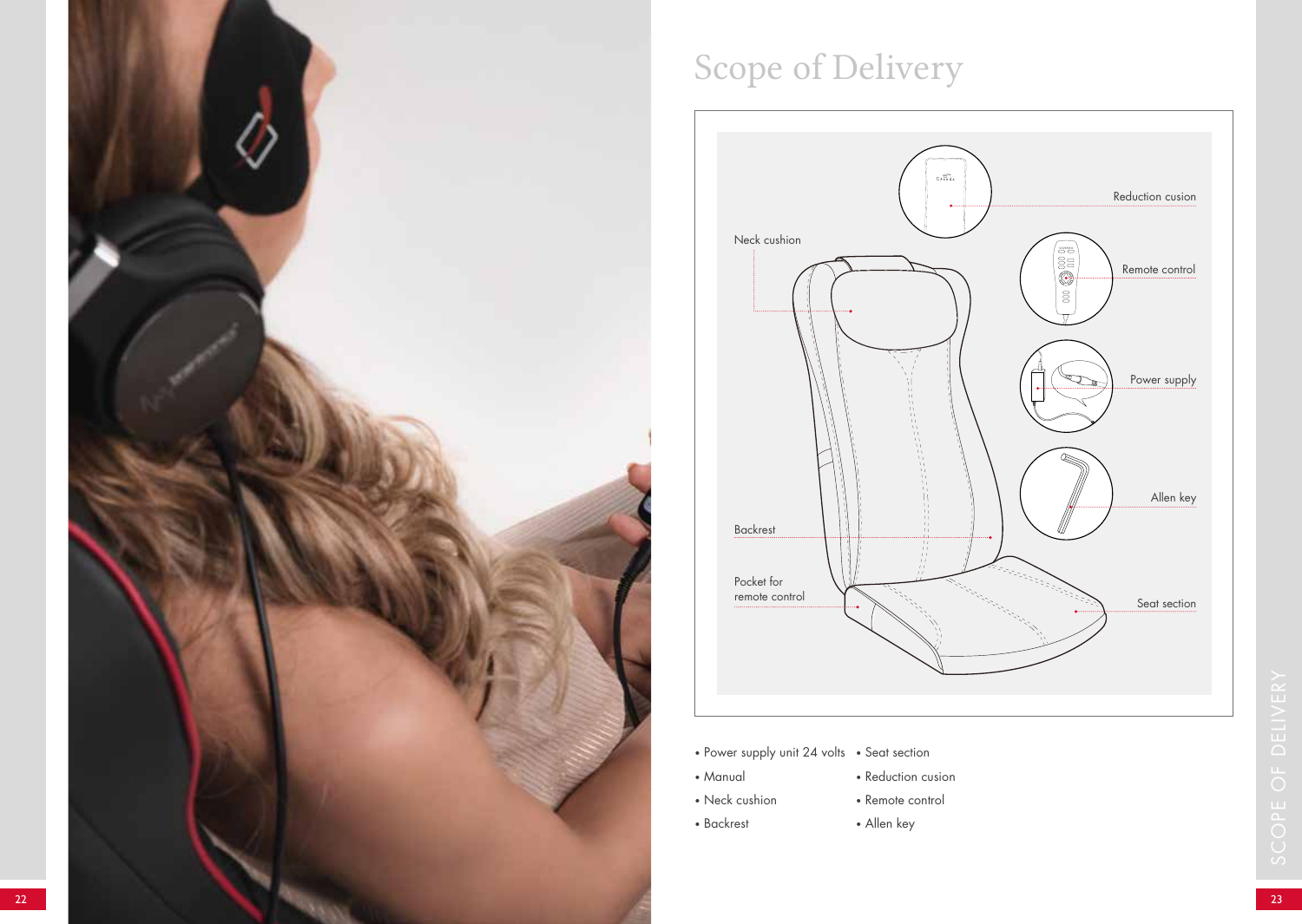# Assembly | Startup

- 1. Open the box, remove the power supply unit and place it within reach.
- 2. Take the black fabric bag out of the box carefully, open the zip fastener and remove the Quattromed V and the seat cushion packaged in protective film.
- 3. Remove the protective film.
- 4. REMOVING LOCKING SCREW:



Quattromed apparatus during shipment. Remove the screw before use. **ATTENTION!** The screw is not to be used again. Just remove it.

Carefully loosen the screw with the attached Allen key on the back of the

- 5. The overlay/cover can be separated from the backrest using a zip fastener and the neck cushion (Figure 1) can be separated from the backrest in the head area using a hook & loop fastener. Before the first use, remove the protective cardboard between the cover and the device. The padded backrest ensures a more gentle massage. For an intensive massage, remove the backrest.
- 6. Back and seat section are not connected to each other at the time of delivery. For parallel use, remove the remote control from the pocket in the seat section and now attach both parts via the zip fastener (Figure 2).
- 7. Then plug the cables together as shown (Figure 3).
- 8. Position the Quattromed V on a suitable chair or armchair. The massager is equipped with back strap that allow user to faster onto most chairs. Place the massager on a chair, wrap the two end of the strap at the back of the chair then secure with Velcro.
- 9. Finally, connect the power supply unit with the connection cable (Figure 4), plug the power plug into the socket and turn the Quattromed V on using the red "ON/OFF" button.

# Troubleshooting

### FAULT

• The device is connected to the mains. however neither the device nor the remote control operation work.

### REMEDIAL ACTION

- Check whether all connections are correctly paired. Ensure that the power supply is fully connected.
- The device is connected to the mains. The vibration in the seat is running and cannot be switched off. Remote control and massage do not work.
- The device can overheat if used permanently. Therefore, turn it off, disconnect it from the mains power supply and let it cool down completely.
- The device is connected to the mains. Vibration massage does not work.
- Check whether the connectors are correctly paired for the vibration and power supply unit.



(Figure 1)





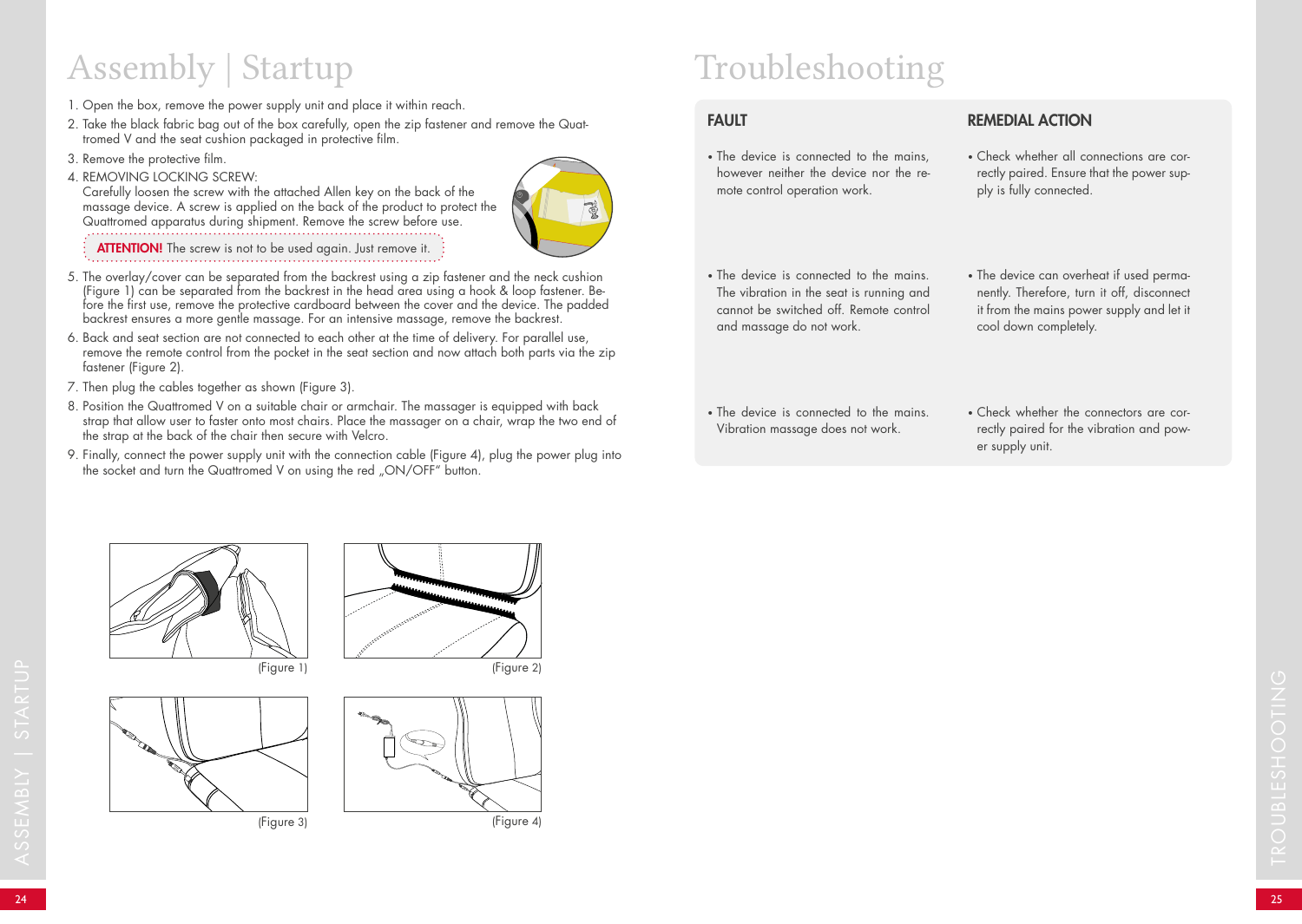# Specials



The Quattromed V massages you with a total of four massage heads using the massage techniques "Shiatsu, Tapping und Rolling". The back muscles are massaged by moving silicon massage heads plus two other fixed massage heads. Massage heads, refined and enriched with certified jade care for a soothing and deep warmth massage.



The upper strap at the back serves as a support for arranging and positioning your Quattromed V and is not suitable for transportation needs. Please carry your massage device firmly with both of your hands while transporting. The lower Velcro strips serve as a fixation of the Quattromed V at the desired seating and offers a secured stand during the massage.



The overlay/cover of your Quattromed V can be removed via the zipper and Velcro fastener on the backrest for cleaning or for a more intense massage.

For a vibration massage on your soles disconnect the seating part via the zipper and place it comfortably beneath your feet.



### **BRAINTRONICS®**

EXAINTRONICS®<br>
Braintronics® technology synchronises your brainwaves through audio<br>
stimulation. Combined with a specially developed massage programme<br>
your stress-ridden body will be able to relax.<br>
26<br>
26 Braintronics® technology synchronises your brainwaves through audio stimulation. Combined with a specially developed massage programme your stress-ridden body will be able to relax.

# Specials

#### ROLLING Pleasant alternation between relaxation and releasing the muscles – also perfectly suited for a final massage, for relaxation and recovery of the muscles.



SPEED Massage speed is adjustable.

### **VIBRATION**



The Vibration setting moves parts of the body with equal vibrations, which penetrate deeply into the muscles. This stimulates the circulation in the muscles.



#### JADE HEATING

Jade is a natural store and conductor of heat. These high-quality jade stones, purposefully integrated in the massage heads dispense deep warmth and a relaxing effect.

### AUTOMATIC



Specifically developed automatic programmes for the whole body, which offer a big range of different massage techniques. Additionally you can also turn on the heating function, if you'd like.

![](_page_5_Picture_24.jpeg)

The massage heads can massage a particular.

#### **SHIATSU**

SPOT

**SHIATSUL** 

Shiatsu (finger press) is a form of body therapy originating in Japan. The massage technique consists of soft, rhythmic, far-reaching stretches and rotations. The aim of Shiatsu is to simulate individual parts of the body and to mobilise the muscles.

### **WIDTH**

The distance between the both massage heads can be set (narrow, medium and wide).

### **HEIGHT**

Regulating the height limit of the massage technique in two steps.

### 3D MASSAGE

![](_page_5_Picture_34.jpeg)

In this new technique, the massage robot not only moves upwards and downwards, but also forwards and backwards.

![](_page_5_Picture_36.jpeg)

### BLUETOOTH

Wireless data transmission.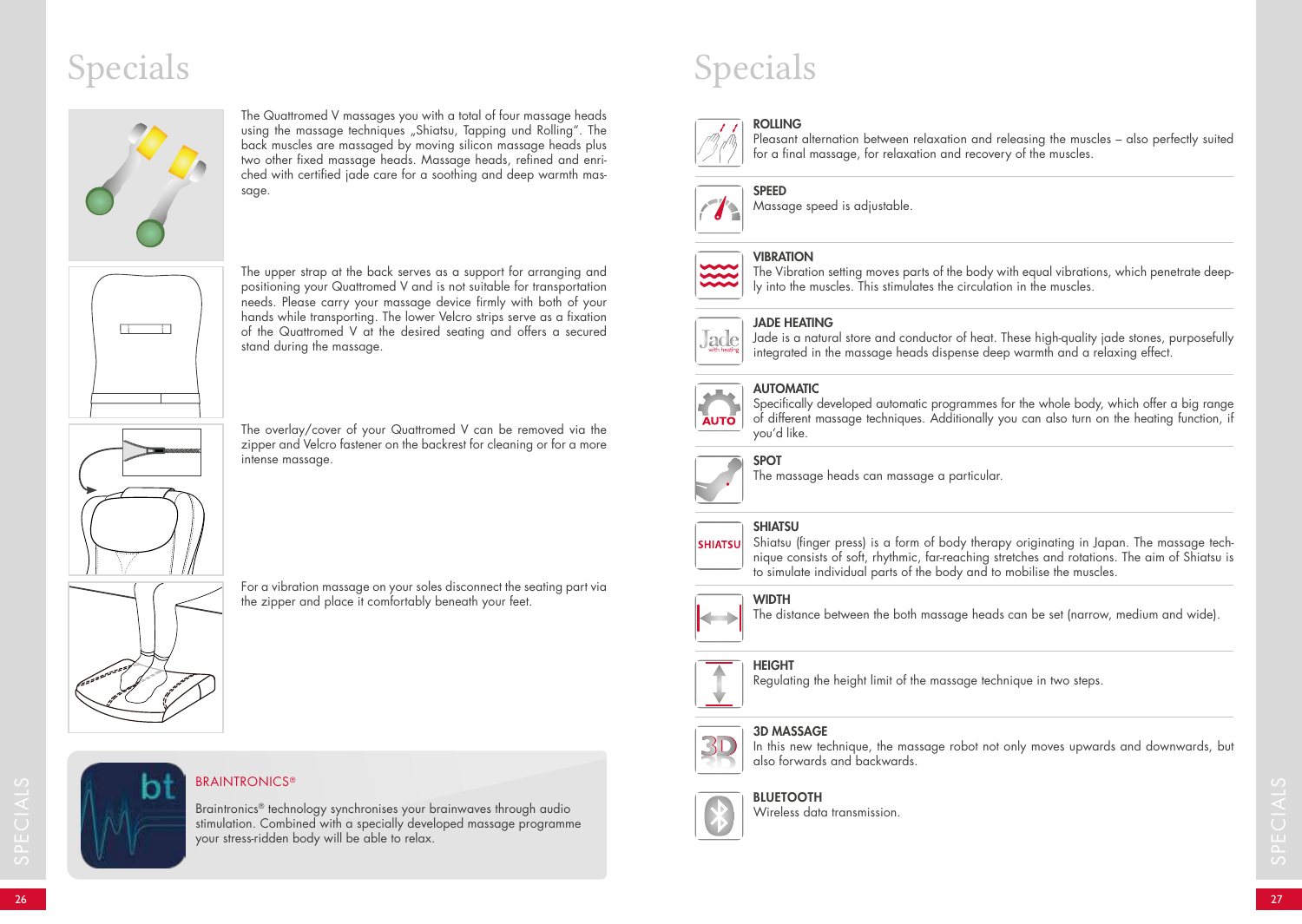### Remote control

![](_page_6_Figure_1.jpeg)

**9.** SLOW – FAST | FAST – SLOW

- **2.** AUTO PROGRAMME
- **3.** HEIGHT
- **4.** HEATING
	-
- **5.** VIBRATION
- **6.** SHIATSU

**7.** TAPPING

**13.** FULLBACK **14.** UPPER

**15.** LOWER

**10.** WIDTH **11.** LO | HI **12.** UP | DOWN

- 
- **8.** SLOW | FAST

![](_page_6_Figure_12.jpeg)

![](_page_6_Picture_13.jpeg)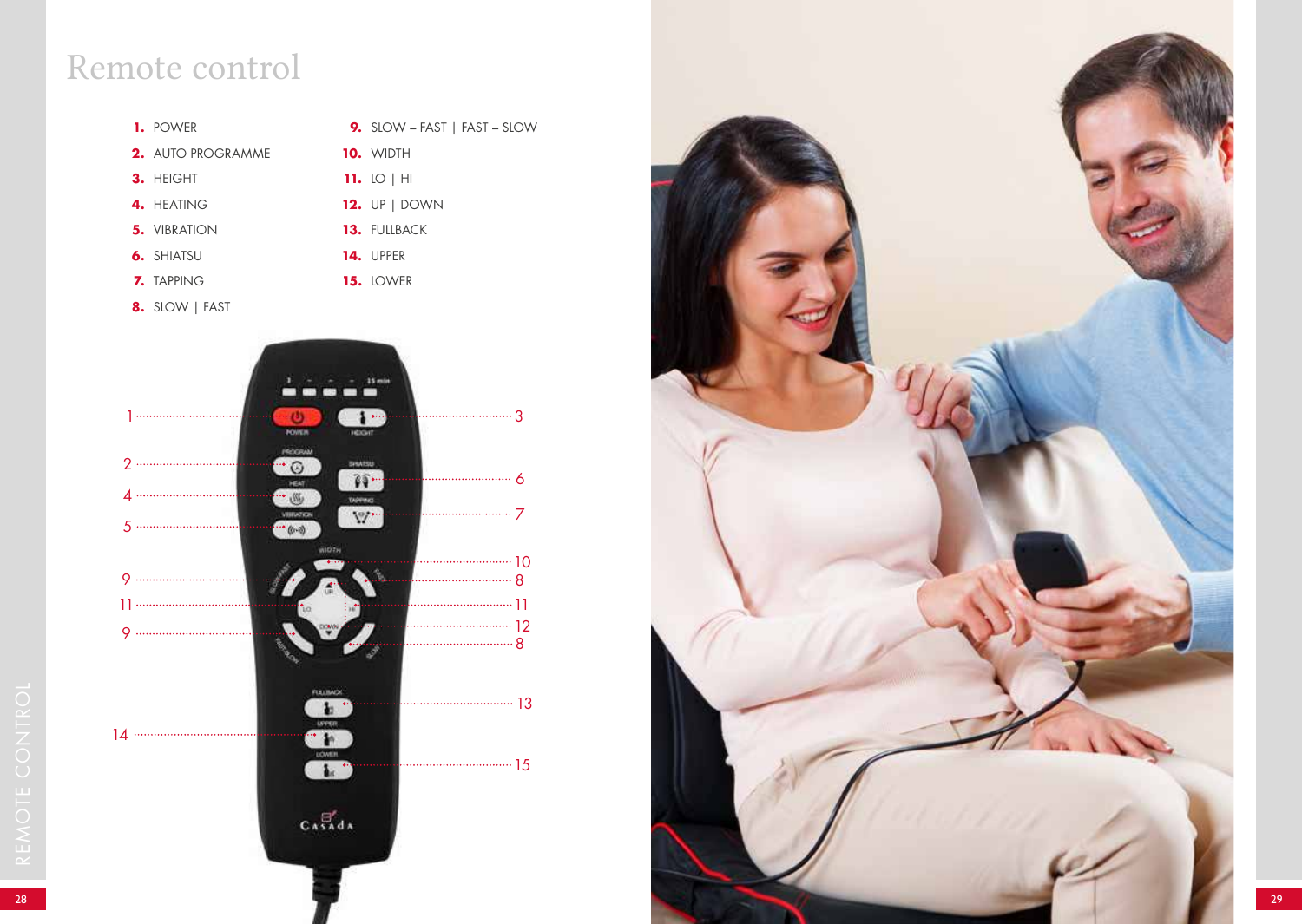### Remote control

### 1| POWER

Switch the device on/off. When you switch on the device, it will start in the 5 minute demo programme. If no further action will be taken, the device switches off after that time.

### 2| AUTOMATIC PROGRAMME

The massage device is equipped with 3 automatic programmes. Press [Programme] and choose between CALM (blue LED), REFRESH (green LED) and RECOVERY (red LED).The motor resets after each selection. The massage device only starts the automatic programme afterwards.

| <b>CALM:</b>     | Just lean back, tune out, rest, relax and recover.                                          |
|------------------|---------------------------------------------------------------------------------------------|
| <b>REFRESH:</b>  | Fight the signs of fatigue and regain your energy.                                          |
| <b>RECOVERY:</b> | Penetrating massage techniques. Ideal massage for strengthening and<br>relieving your back. |

### 3| HEIGHT ADJUSTMENT

If you have chosen [Automatic programme] / [FULLBACK] / [UPPER] / [LOWER], press [Height] to activate the height limitation function. To return to the maximum height, press [Height] again.

### 4| HEATING

The [Heating] function is active at the start of the programmes [Tapping]/[Shiatsu]/ [Auto]. To switch the heating function off or on again during the massage, press the button again.

### 5| VIBRATION

The [Vibration] can be switched on or off at any time during the functions [Tapping]/ [Shiatsu]/[Auto]/[Area]. Press the [Vibration] button to start the vibration function. The vibration runs on a 1.5 minute cycle.

### 6| SHIATSU

Press the [Shiatsu] button to start the Shiatsu function. The standard speed is medium. If the massage device is running in auto mode, the auto mode will thus be stopped. To end, press [Shiatsu] again.

### 7| TAPPING

Press the [Tapping] button to start the Shiatsu function. The standard intensity is medium. If the massage device is running in auto mode, the auto mode will thus be stopped. To end, press [Tapping] again.

### 8| SLOW | FAST

<sup>30</sup> <sup>31</sup> REMOTE CONTROL The tapping speed can be set to three levels: fast-medium-slow. The functions [Slow] and [Fast] only run when [Tapping] is selected. Press the [Slow] button to reduce the tapping speed and the [Fast] button to increase it.

## Remote control

### 9| SLOW – FAST | FAST – SLOW

The functions [Slow – Fast] and [Fast – Slow] only work when [Tapping] is selected. Press one of the two buttons and the intensity changes automatically for the duration of the massage, from slow to fast or from fast to slow.

### 10| WIDTH

The [Width] function only works when [Tapping] is selected. [Width] is not possible in the [Shiatsu] function. Each time the [Width] button is pressed, the width of the massage rollers adjusts in 3 steps, from narrow to wide. When the [Width] button is pressed for a 4th time, this activates an automatic run-through of all the width settings.

### 11| LO | HI

The Shiatsu intensity can be set to three levels: fast-medium-slow. The functions [LO Shiatsu Speed] and [HI Shiatsu Speed] only run when [Shiatsu] is selected. Press the [LO Shiatsu Speed] button to reduce the Shiatsu intensity and the [HI Shiatsu Speed] button to increase it.

### 12| UP | DOWN

Control keys for the massage rollers for exact positioning on your back.During the localised massage you can alter the massage area upwards or downwardsby holding down these buttons.

### 13| FULLBACK

Basic programme for the entire back. The programme massages the individual sections of the back using the "rolling" massage technique. The functions [Tapping]/[Shiatsu]/ [Heating]/[Vibration] can be turned on optionally.

### 14| UPPER

Basic programme for the upper back. The programme massages the individual sections of the back using the "rolling" massage technique. The functions [Tapping]/[Shiatsu]/[Heating]/[Vibration] can be turned on optionally.

### 15| LOWER

Basic programme for the lower back. The programme massages the lower sections of the back using the "rolling" massage technique. The functions [Tapping]/[Shiatsu]/ [Heating]/[Vibration] can be turned on optionally.

REMOTE CONTROL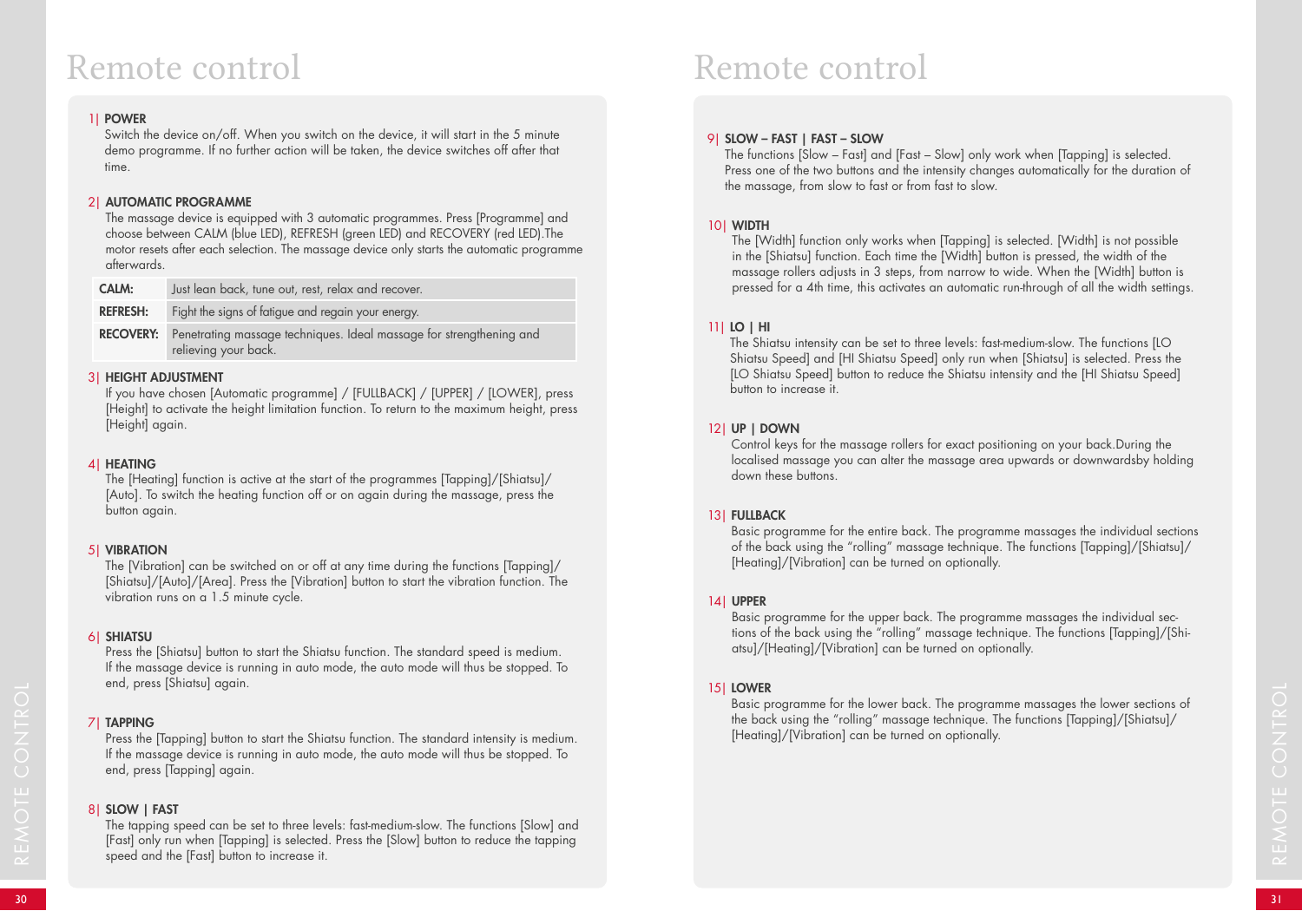## Storage | Maintenance Warranty Conditions

With regular maintenance you can increase the service life of the Quattromed V and ensure safe operation at all times.

- 1. Recommended storage: Dry, free of dust.
- 2. Keep liquids or open flames away from the Quattromed V.
- 3. Clean the device with an imitation leather care and with a dry soft cloth.
- 4. Please do not dip your Quattromed V into water or other liquids during cleaning.
- 5. Let the Quattromed V dry out completely after cleaning.
- 6. Ensure that no moisture penetrates the device via the buttons in the remote control.
- 7. Disconnect the Quattromed V from the main power supply when it is not in use.

# Specifications

Backrest dimensions: 75 x 45 x 20 cm Weight: 10 kg AC adaptor voltage: Product voltage: 24V<sup>---</sup> Nominal power: In operation: 60 W<br>
In operation: 60 W<br>
In the system of the system of the system of the system of the system of the system of the system of the system of the system of the system of the system of the system of the system Automatic runtime:

Seat part dimensions:  $7.5 \times 45 \times 42$  cm Input: 100-240 V~, 50/60 Hz<br>Output: 24 V<sup>---</sup>, 2500 mA  $24V = 2500mA$ 

Certificates:

![](_page_8_Picture_14.jpeg)

# Eu Declaration of Conformity

Compliant with European regulatory standards EMC 2014/30/EU and LVD 2014/35/EU.

The retailer guarantees a statutory period of warranty for the product described on the reverse. Warranty is valid from the date of purchase. The purchase date must be documented with proof of purchase. The retailer will repair or replace free-of-charge all items covered in Germany for which faults have been discovered. A prerequisite is that you send the faulty device with proof of purchase before the guarantee or warranty period expires. The warranty claim shall not be applicable if a fault is established which has arisen e.g. due to external influences or as a consequence of a repair or modification which was not carried out by the manufacturer or an authorised dealer.

The following points are not part of the warranty:

- Wear parts, e.g. abrasives, working synthetical parts, fabric covers, overlay / cover
- Engine sounds up to 72 db to 30 cm
- Wear caused by improper use
- Commercial use e.g. exhibition use, repeated use without intermediate breaks of 40 minutes
- Exposing the device to heat, humidity of liquids
- Damage due to sharp and/or sharp-edged objects
- Wanton destruction, misappropriation, overloading or accidental damage
- Damage and soiling by domestic animals
- Contamination caused by body or hair care products
- Damage caused by use of acids, solvent or alcohol agents

The warranty granted by the retailer is limited to repair and exchange of the product. Under this warranty, the manufacturer or the retailer shall have no further liability and are not responsible for damages which have arisen due to disregard of the operating instructions and/or improper use of the product.

Where upon examination of the product by the manufacturer it is found that the warranty request does not concern a defect covered by the warranty or that the warranty period has expired, the customer must bear the costs for the inspection and repair.

As manufacturer, Casada ensures the delivery of faultless goods to buyers/partners. Proven production faults are entitled to an exchange after registration and confirmation.

Legal note: All contents do not contain healing statements. The diagnosis and treatment of illnesses and other physical disorders require a treatment by a physician, non-medical practitioner or therapist. The statements are strictly informative and may not be used as a substitute for a professional medical treatment. Every user is beholden to ascertain by accurate examination and, if required, after consultation of a specialist, if the application is the right one for their specific cases. Each dose or application takes place at the risk of the user. We dissociate ourselves from any healing statements or promises.

Casada International GmbH Obermeiers Feld 3 33104 Paderborn, Germany info@casada.com www.casada.com

Copyright pictures and text are subject to the copyright of CASADA International GmbH and may not be used without explicit confirmation.

 $\blacksquare$  33  $\blacksquare$  33  $\blacksquare$  33  $\blacksquare$  33  $\blacksquare$  33  $\blacksquare$  33  $\blacksquare$   $\blacksquare$   $\blacksquare$   $\blacksquare$   $\blacksquare$   $\blacksquare$   $\blacksquare$   $\blacksquare$   $\blacksquare$   $\blacksquare$   $\blacksquare$   $\blacksquare$   $\blacksquare$   $\blacksquare$   $\blacksquare$   $\blacksquare$   $\blacksquare$   $\blacksquare$   $\blacksquare$   $\blacksquare$   $\blacksquare$   $\blacksquare$   $\blacksquare$  Copyright © 2020 CASADA International GmbH. All rights reserved.